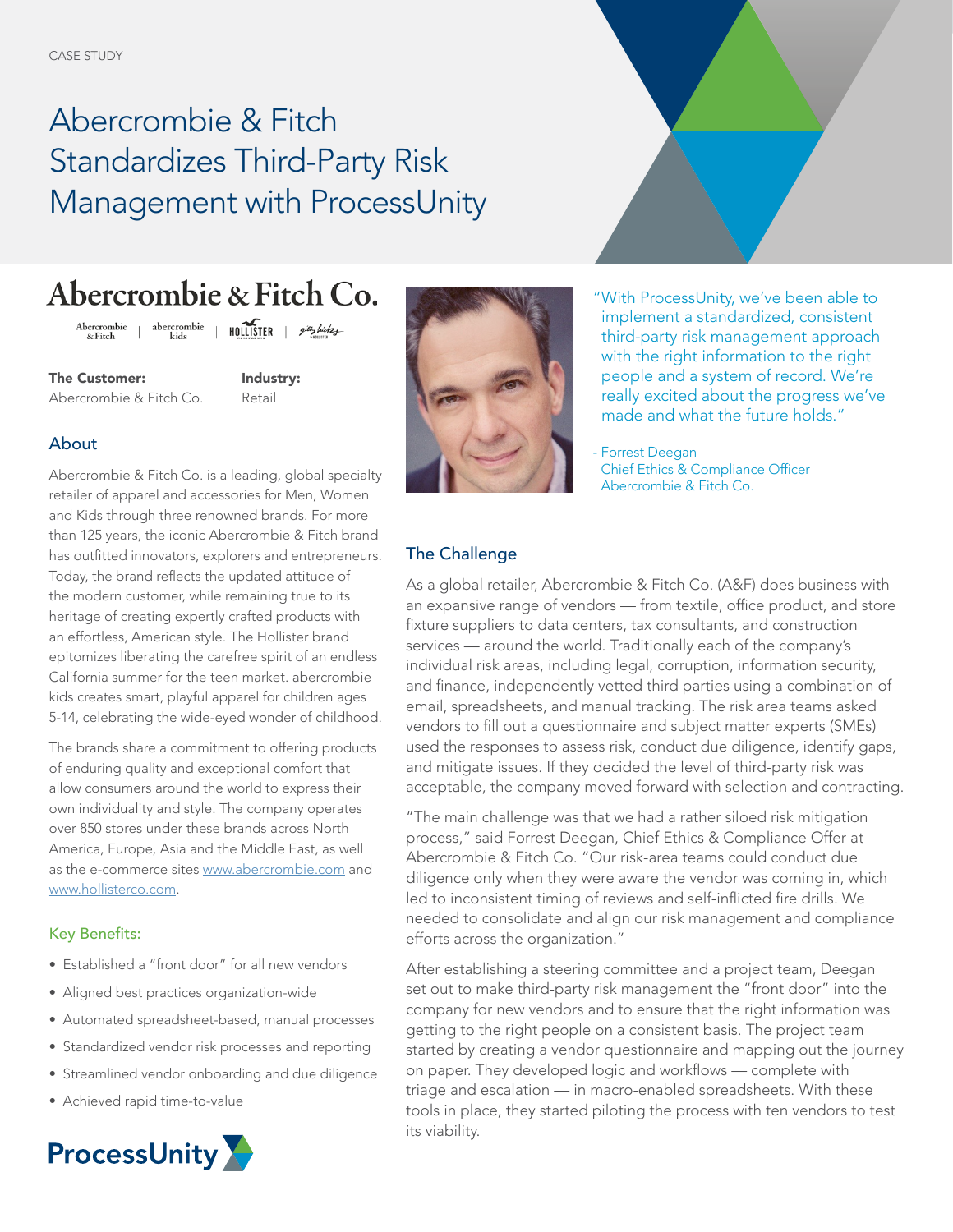"It was clear from the start that [ProcessUnity] understood third-party risk management inside and out, and would provide valuable insight and guidance as we transformed our vision into reality."

"We didn't even get through all ten vendors before deciding we needed an automated system," explained Deegan. "The pilot process was overburdening the SMEs in each risk area, so things broke down quickly. We realized we couldn't run it on paper."

That's why, in 2016, Abercrombie & Fitch Co. began its search for an automated system to streamline end-to-end third-party risk management activities and capture key documentation to fulfill regulatory requirements and ensure compliance. The project team was looking for a flexible, configurable platform that was capable of handling their unique workflows and scaling seamlessly as their vendor base continued to grow.

#### The Solution

After evaluating numerous solutions, A&F selected ProcessUnity's Vendor Risk Management solution, a software-as a service (SaaS) platform that automates key phases of the third-party risk management lifecycle assessment, onboarding, due diligence, reporting, and more — to help identify and remediate risks posed by critical vendor relationships.

ProcessUnity's platform provided unparalleled configurability for building out the retailer's questionnaire-based workflows with extensive logic that triggered specific actions and escalations by risk area. The solution also offered comprehensive management-level reporting to monitor progress, reduce operational exposures, and ensure that results would stand up to regulatory scrutiny.

"We wanted to start with an internal questionnaire and have various avenues of logic and escalation come out of it based on responses, which could then roll back into one uniform response out to the third party where needed," commented Deegan. "Only ProcessUnity demonstrated the ability and capacity to allow us to recreate the logic-driven workflow we'd developed within their system, while streamlining activities for the risk areas and vendors alike."

According to Deegan, ProcessUnity's people were as much of a differentiator as its powerful software functionality. Instead of making a hard sales play, they approached the opportunity from the perspective of seasoned experts who had successfully automated complex third-party risk processes for many other clients.

"At our first meeting, ProcessUnity came to us with a detailed presentation of how their system would work in a business like ours," Deegan said. "It was clear from the start that they understood third-party risk management inside and out, and would provide valuable insight and guidance as we transformed our vision into reality."